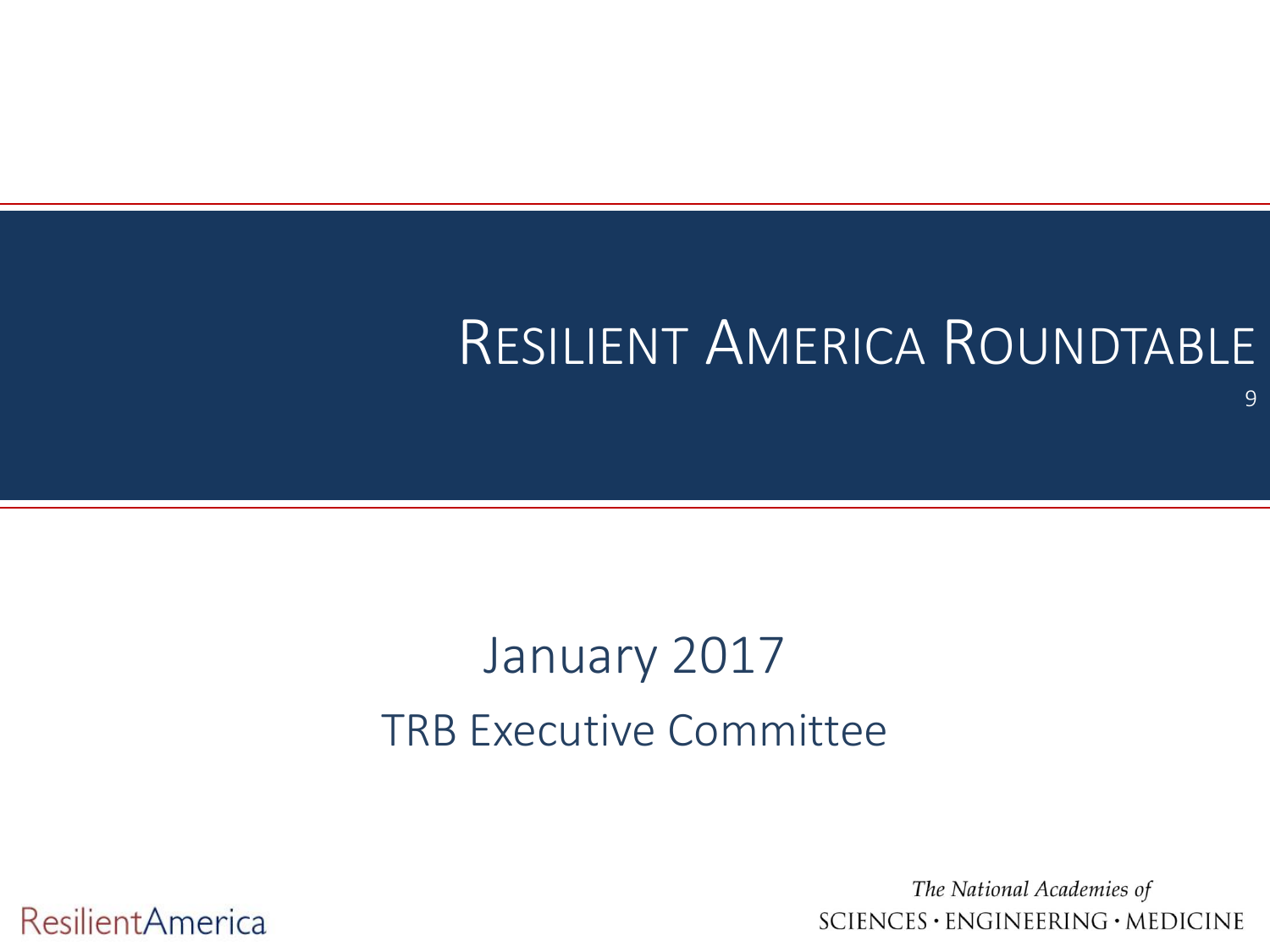# IN THE BEGINNING…





Four major recommendations

- Manage and communicate risk
- Measure resilience in communities
- Build community partnerships and coalitions
- Share information and data to build resilient communities

The National Academies of  $SCIENCES \cdot ENGINEERING \cdot MEDICINE$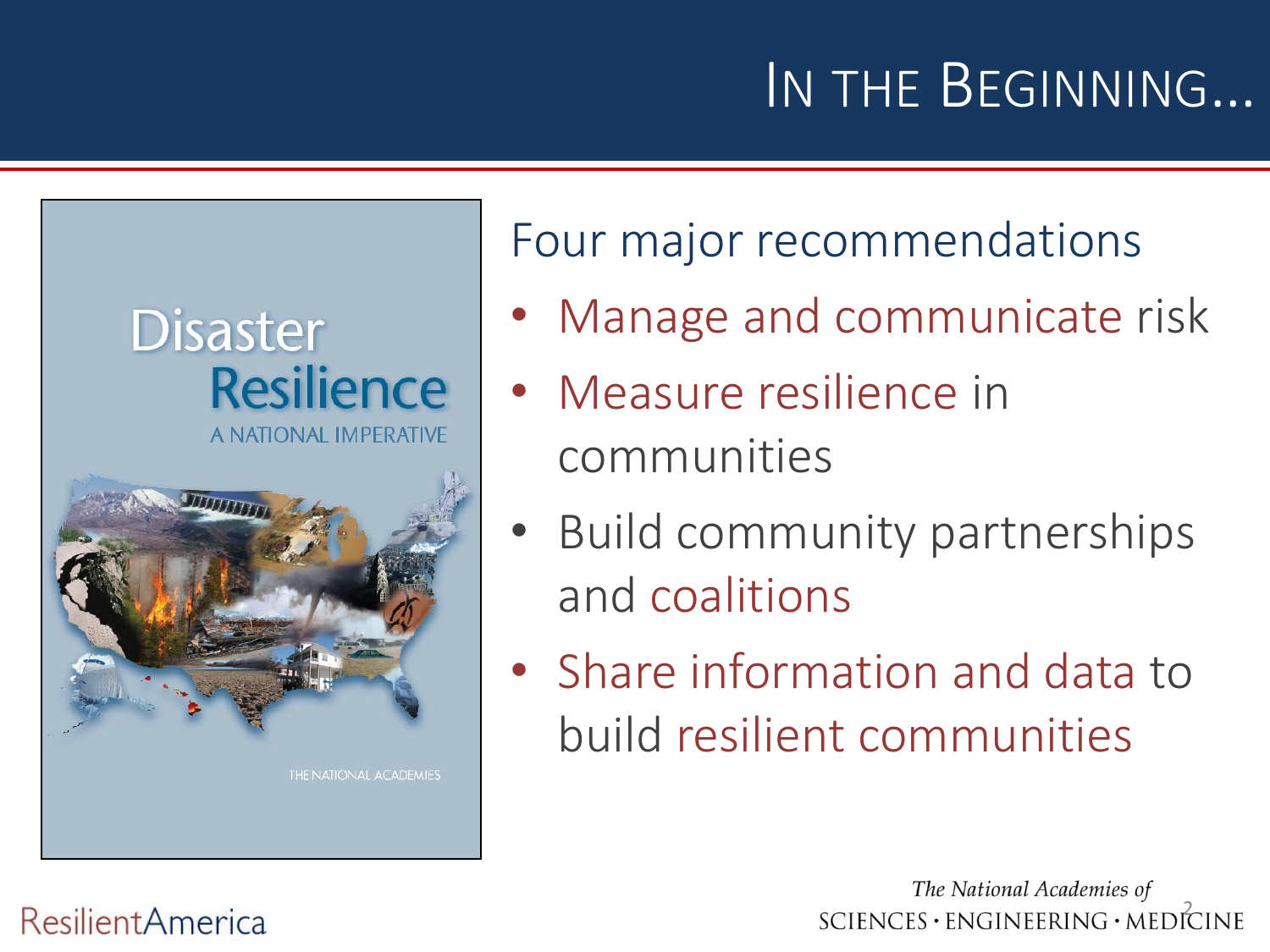What does Resilience mean to me? Here in my community?

3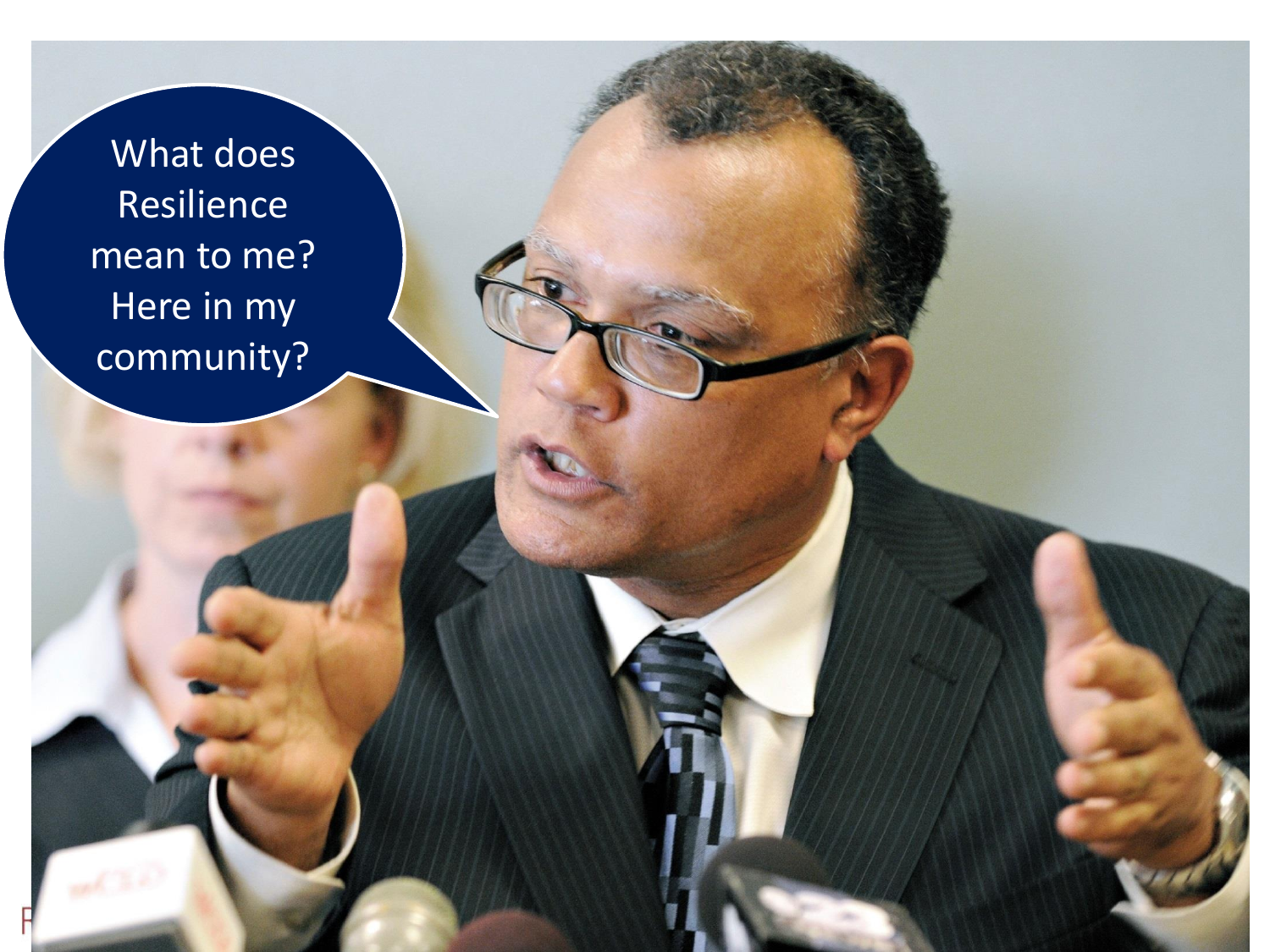#### RESILIENT AMERICA GOAL

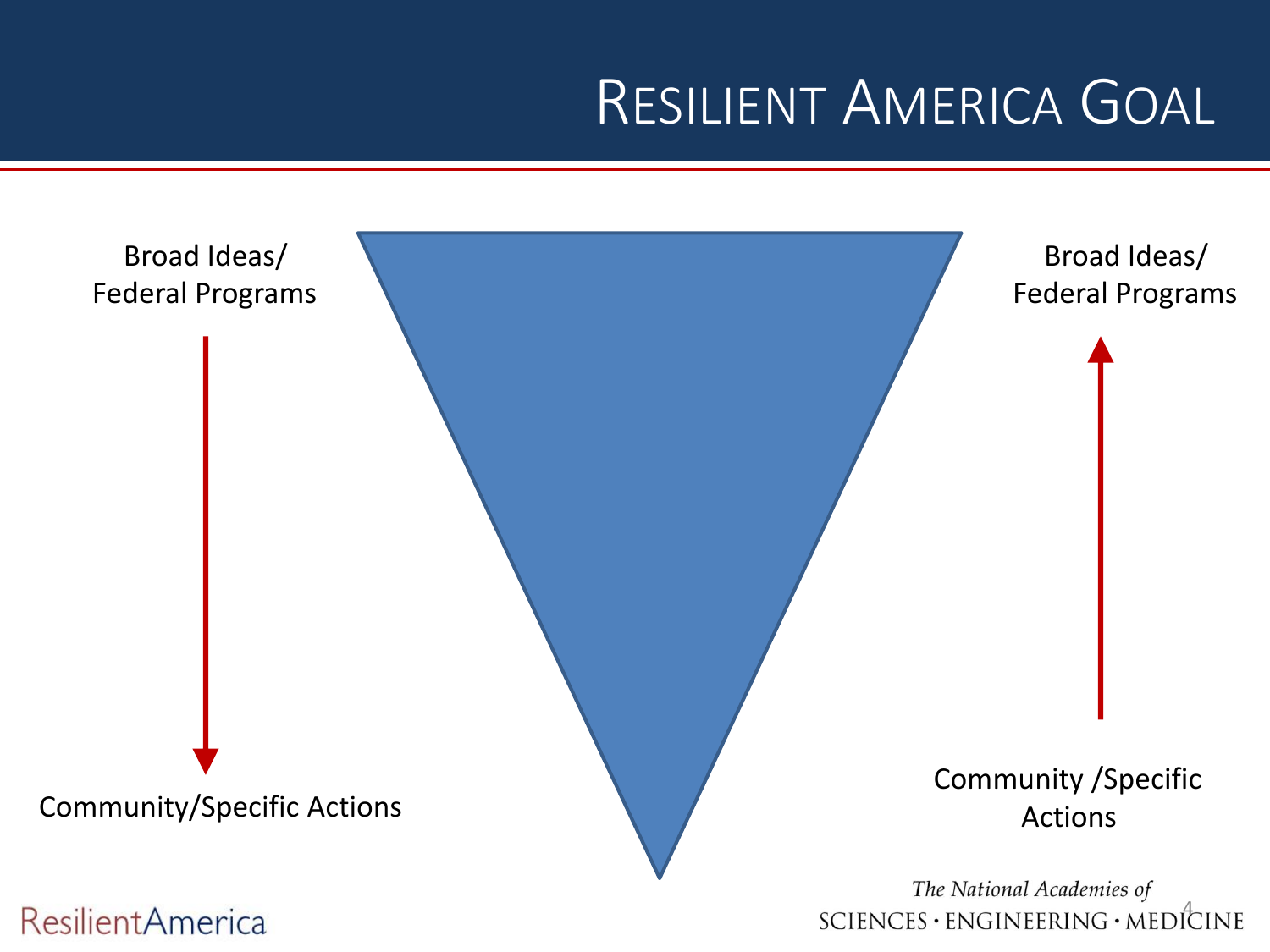- Experts: social scientists, engineers, risk managers, private sector business operators, academics, public sector decision makers, federal agencies, and more
- Community members, businesses, decision makers
- Diverse stakeholders: Private sector, public sector, NGOs, academia, individuals
- Some of our partners and collaborators: FEMA, NOAA, MACF, Zurich Foundation, USGS, DHS, NACo, NADO, NASA, Fraunhofer, Kaiser Permanente, Microsoft, WEF….

**ResilientAmerica** 

The National Academies of  $SCIENCES \cdot ENGINEERING \cdot MEDICINE$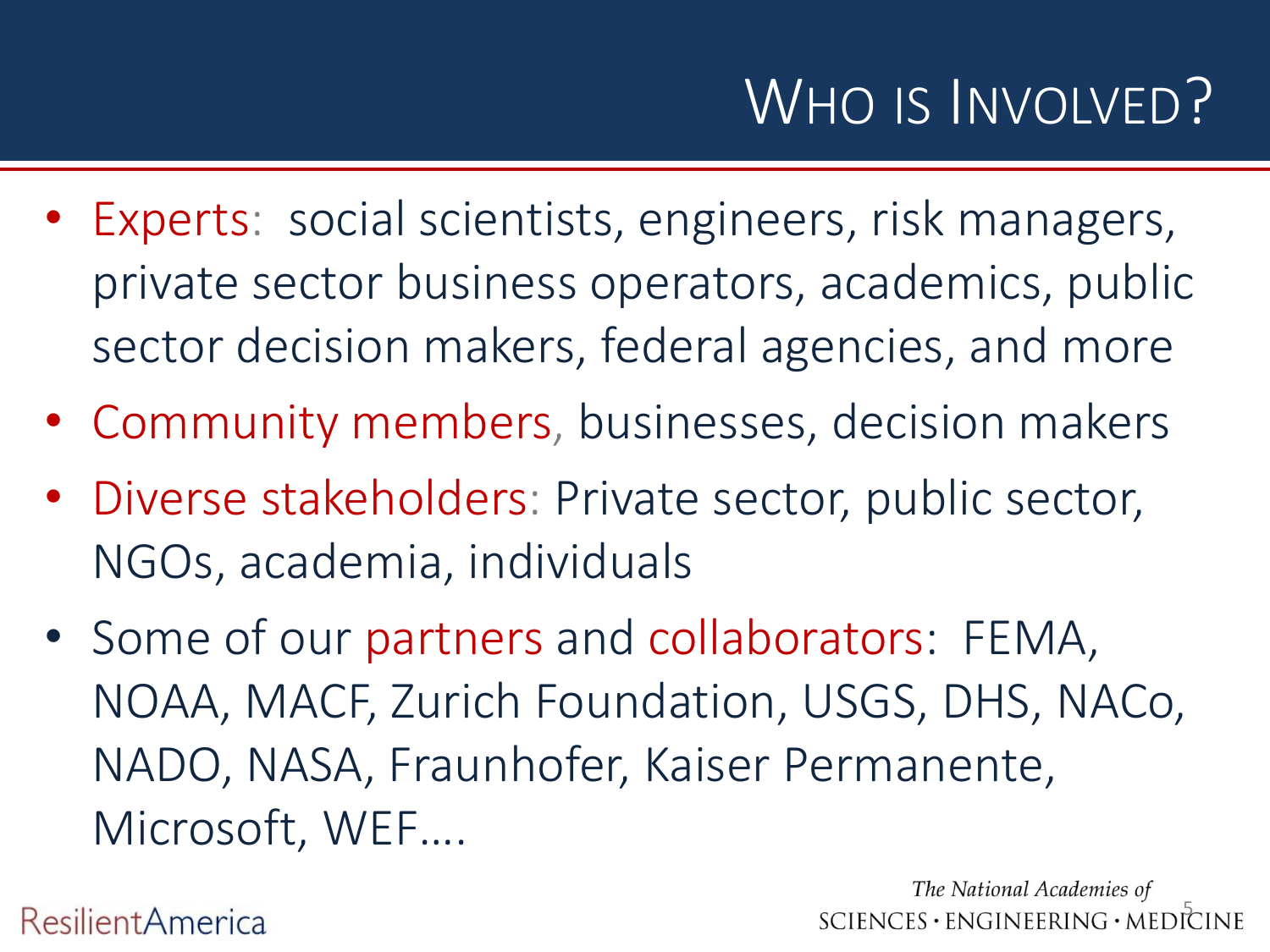#### MULTI-STAKEHOLDER COLLABORATION



SCIENCES · ENGINEERING · MEDICINE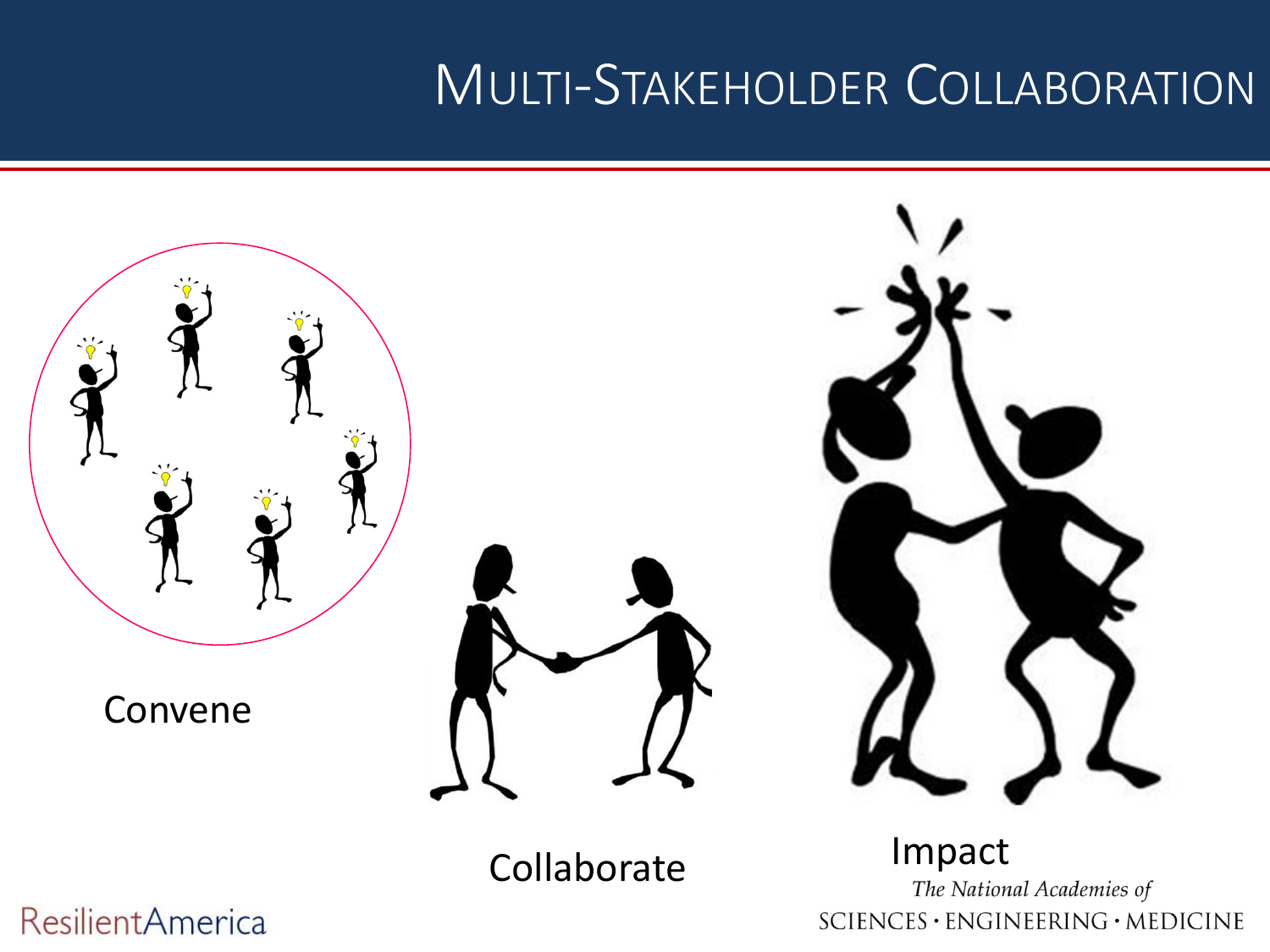#### Seattle, Washington

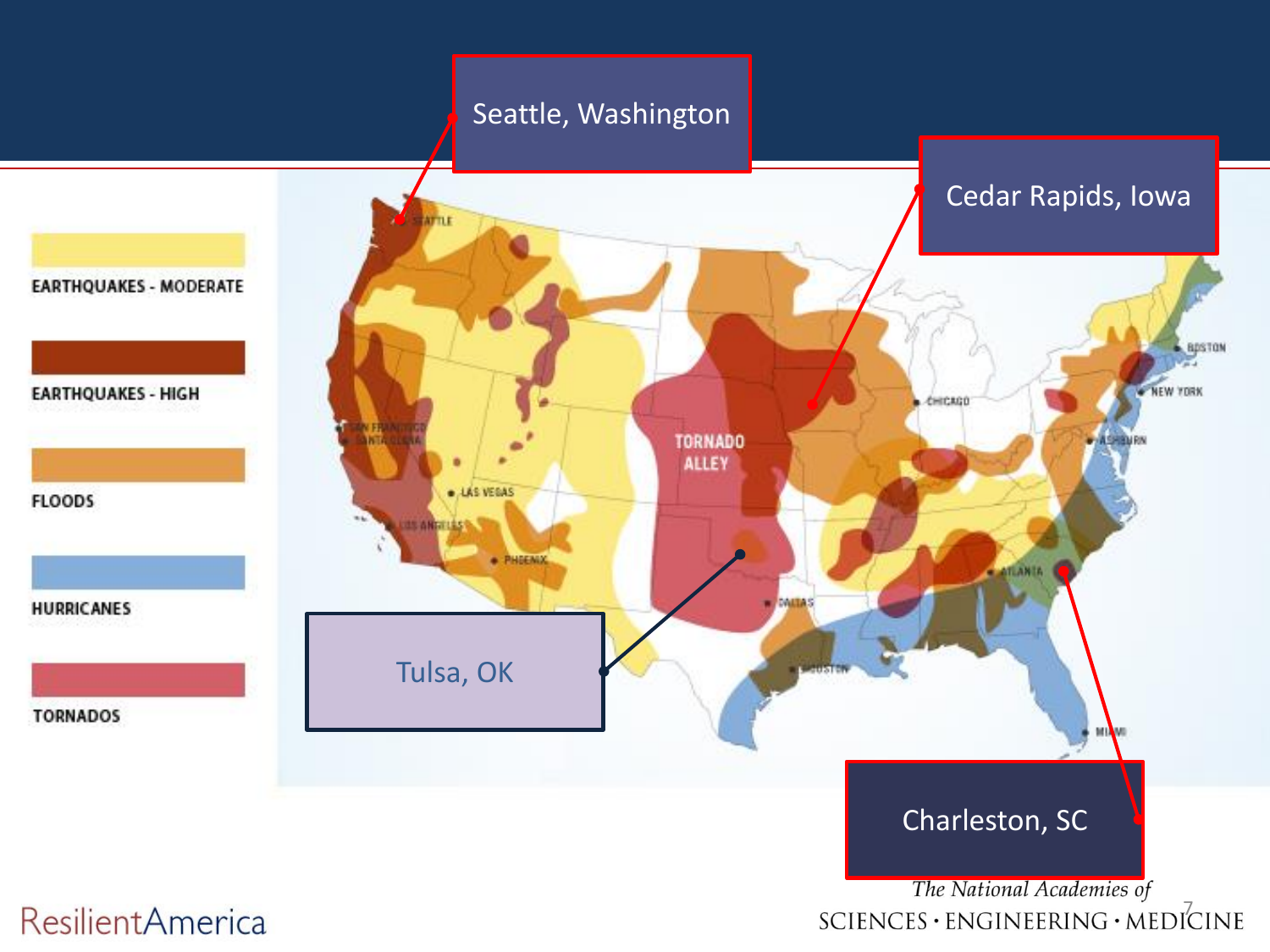How can we identify a community's priorities? How do those priorities frame resilience? What actions support those priorities?

> The National Academies of  $SCIENCES \cdot ENGINEERING \cdot MEDIČINE$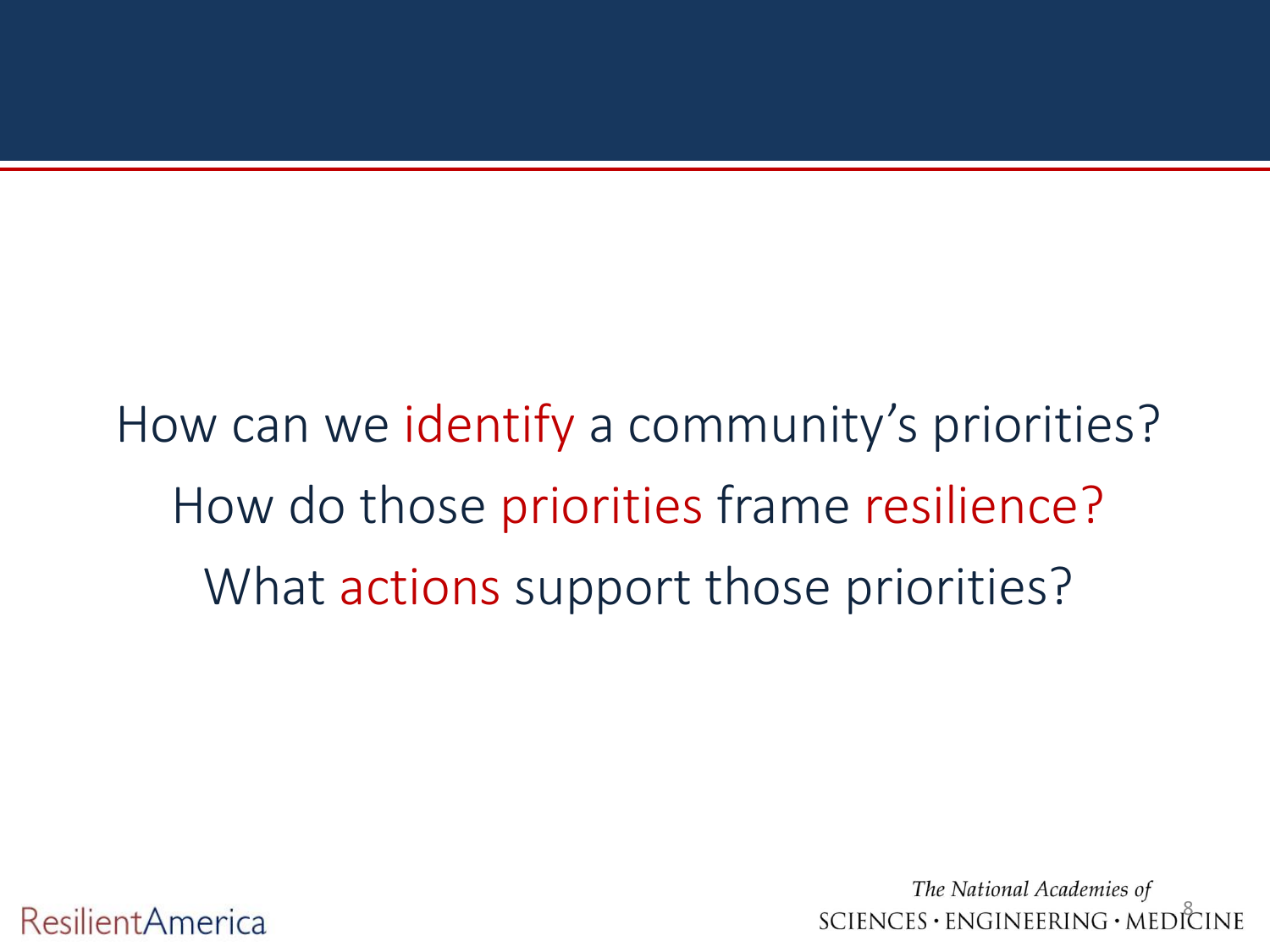## PILOT WORK NOW

- Cedar Rapids: Integrating Resilience into Comprehensive Planning Efforts
- Charleston: Building Flood Resilience
- Seattle: Resilience measures: social equity under conditions and risks of climate change
- Tulsa: Resilient Economic Supply Chains

The National Academies of  $SCIENCES \cdot ENGINEERING \cdot MEDICINE$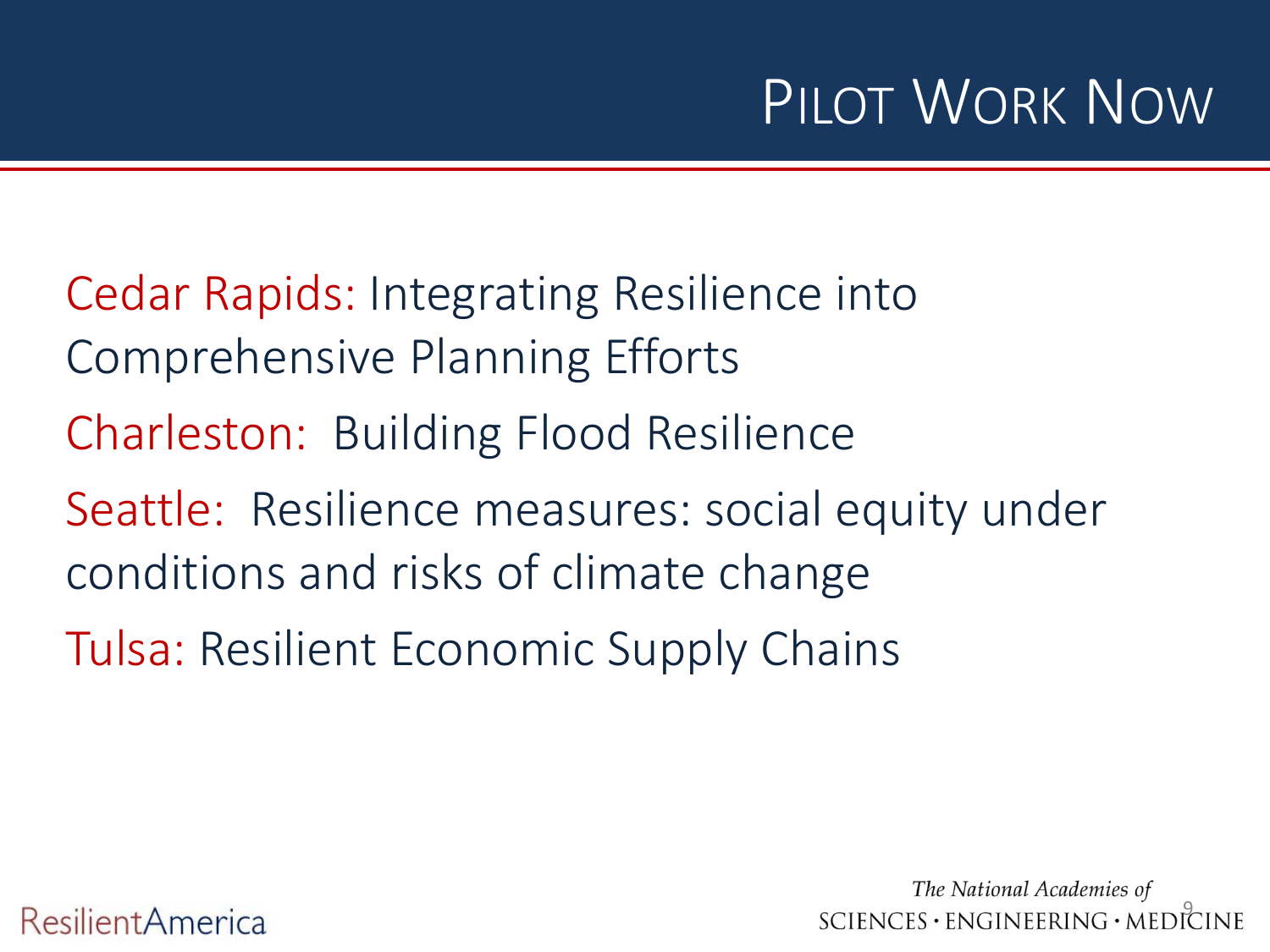# IN OUR PILOT COMMUNITIES…

- Communities do not want to talk about natural disasters; they want to talk about economic resilience and their vulnerable populations/social equity
- It is important to meet each community where it is…not necessarily where we think it should be
- Lots of enthusiasm and momentum right now for resilience
- Need a catalyst to bring different people together and facilitate the conversation
- The process may be more important than the product The National Academies of  $SCIENCES \cdot ENGINEERING \cdot MEDICINE$ **ResilientAmerica**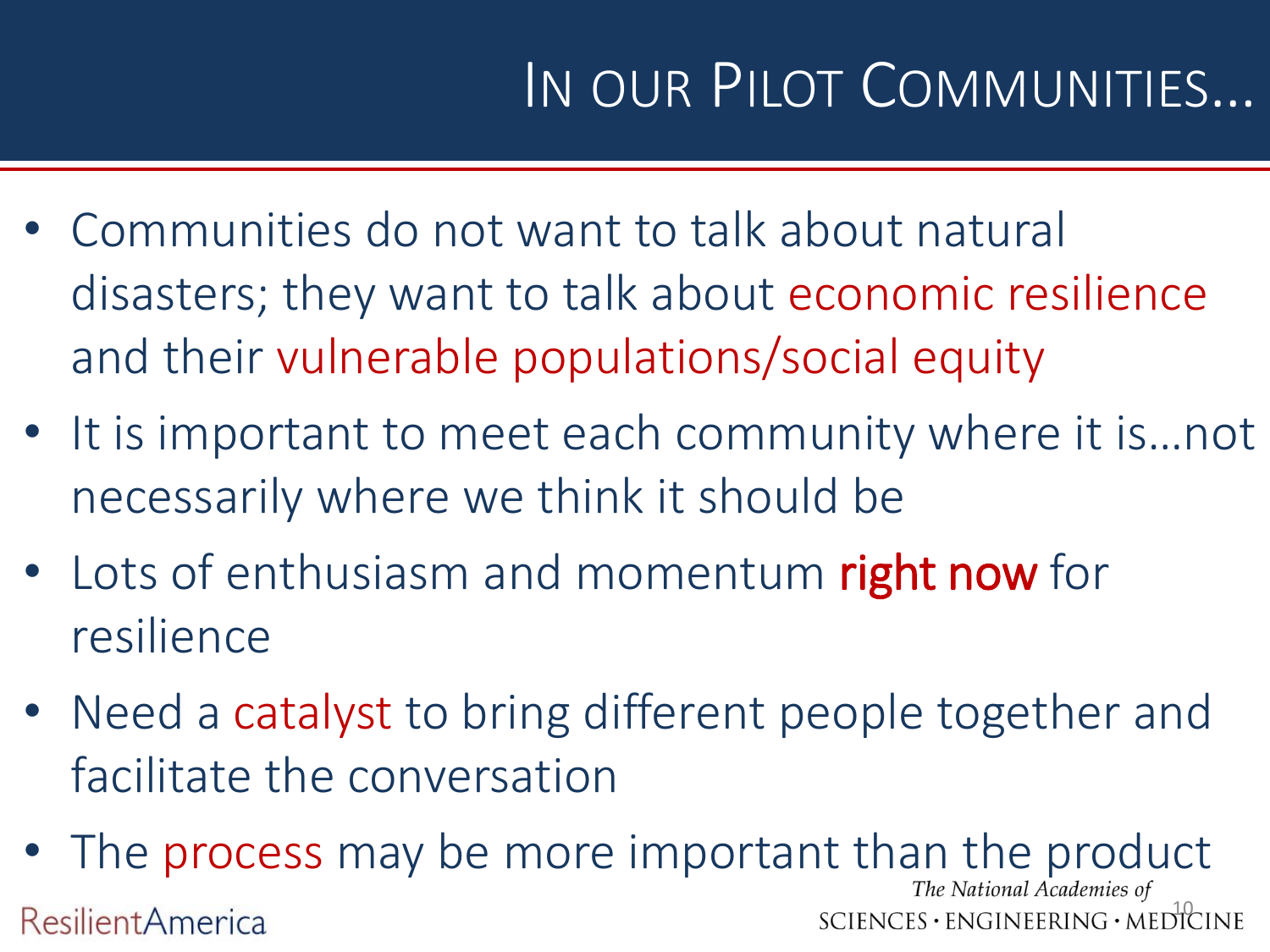## KEY THEMES FOR RESILIENCE

- Connect—long-term change and impact with short-term decision making
- Measure--Figure out way/s to measure resilience or track progress
- Communicate—new ways to talk about risk and resilience in ways that people can understand and take action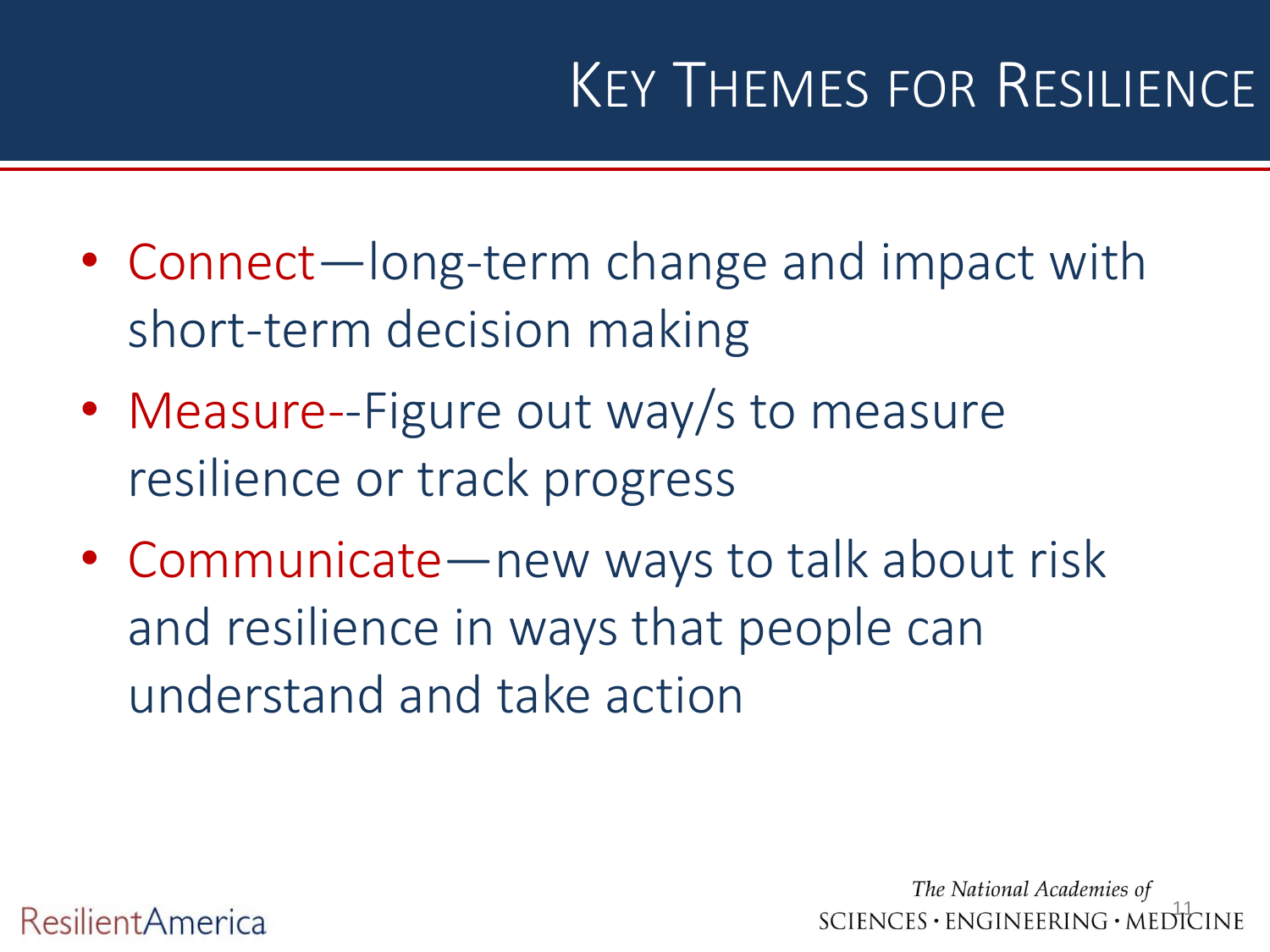## WHAT HAVE WE LEARNED? THE TOP TEN

- 10. Our work is seen as a resource. A benefit.
- 9. Our work resonates beyond our pilots \*
- \* Our work, our approach may have applicability beyond our pilot communities
- 8. Nobody wants or can handle additional work, another plan/strategy, so resilience efforts need to be integrated into everyday functions
- 7. Building community resilience is like a marriage: it's messy, it takes a commitment, it presents moments of great satisfaction, yet some days are better than others.

**ResilientAmerica** 

The National Academies of  $SCIENCES \cdot ENGINEERING \cdot MEDICINE$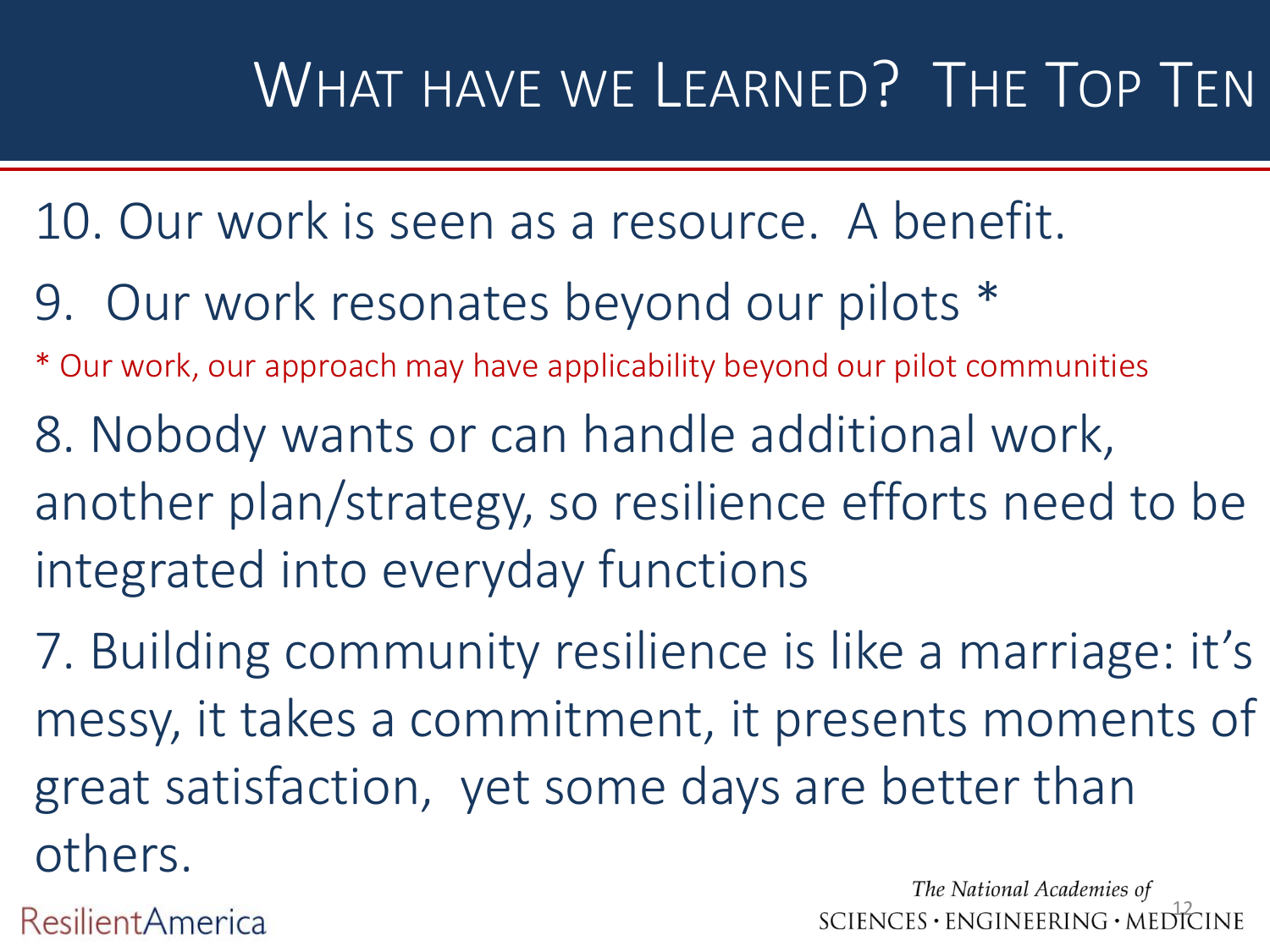- 6. Geographic specificity matters
- 5. Longitudinality matters—trust, partnerships, consistency are elements of building resilience
- 4. The framework we use—the five environments and the approach we take in our pilots are useful and they may have broad applicability
- 3. You cannot overvalue a flexible approach
- 2. Resilience writ large—yeah, not so much

The National Academies of  $SCIENCES \cdot ENGINEERING \cdot MEDICINE$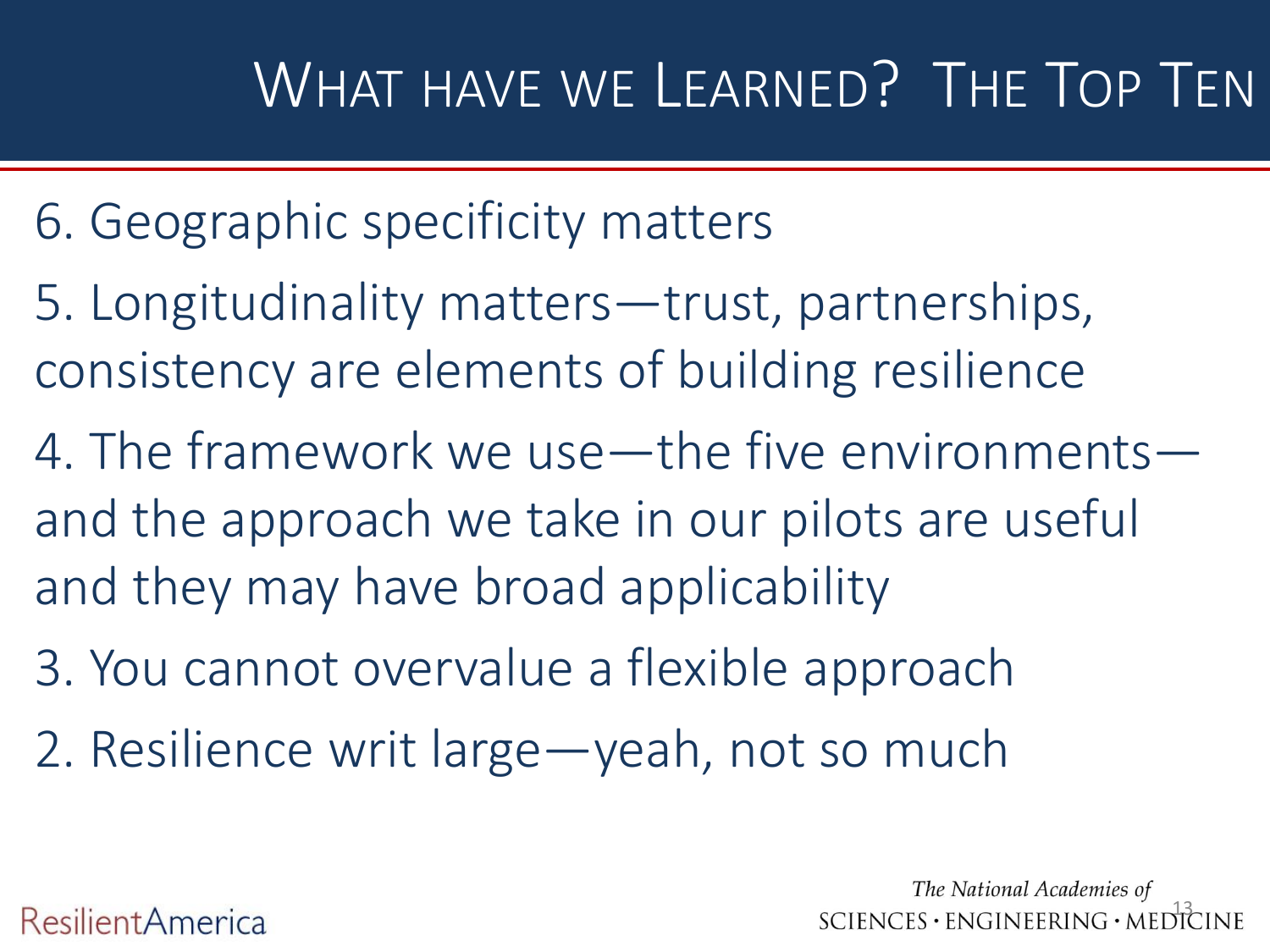## THE NUMBER 1 THING WE'VE LEARNED…

1. The genie effect: we rubbed the lamp, the genie came out, and we have catalyzed interest and activities beyond our ability to execute them.

So…what's next?

The National Academies of  $SCIENCES \cdot ENGINEERING \cdot MEDICINE$